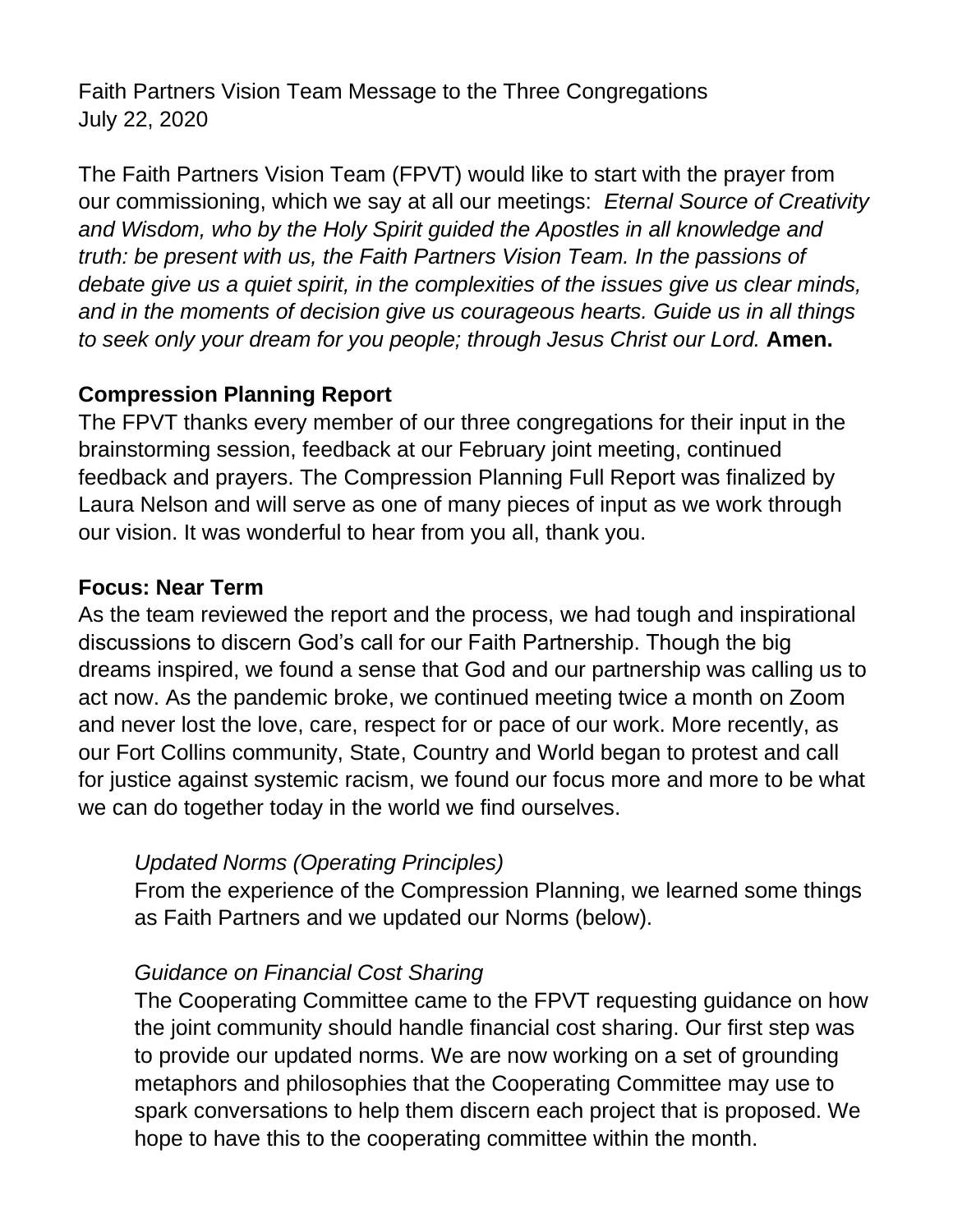#### *Invitation for Input*

As we complete our "*Guidance on Financial Cost Sharing*" document, the FPVT will begin brainstorming and planning for what ministry we CAN do together at this time. What near term actions can we take for the Fort Collins or Northern Colorado Community together? How do we build our Faith Partners Community today while not being present in our physical space? We will revisit the compression planning report in our discernment, but we would love to hear from members of all three congregations about current ideas you may have for near-term projects. We invite you to contact any member of the FPVT with thoughts or ideas.

Your humble servants in Christ, Faith Partners Vision Team Kerrie Anderson, Mary of Magdala Alex Donovan, St Paul's Judy Mathews, St Paul's Lori Schmidt, Trinity Lutheran Bill Smith, Mary of Magdala Kate Stieben, Trinity Lutheran Vicki Volbrecht, Trinity Lutheran Yvonne Wootten, Mary of Magdala John Wagner, Trinity Lutheran John Williams, St Paul's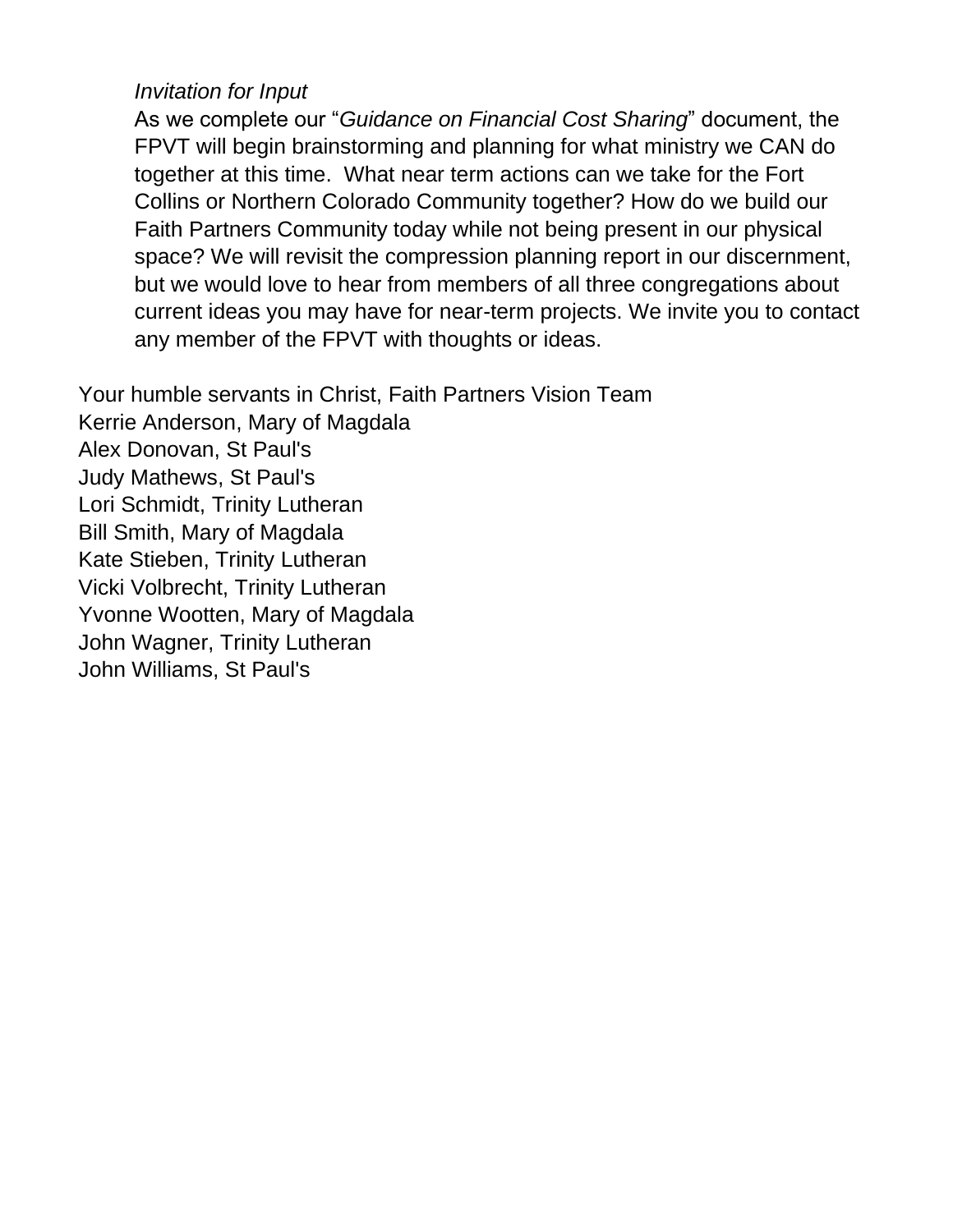# **The Faith Partner Vision Team (FPVT) adopts the following norms:**

**Meeting Type:** The FPVT prefers *face to face* meetings rather than email discussion or conference calls. Zoom visual technology may help but if at all possible, we need to meet in person. This norm can be adapted based on team consensus for reason including though not exclusively related to: urgent meetings, pandemics,

**Meeting Minutes:** Meeting minutes will be taken for each meeting and approved for the team records at the next meeting.

**Meeting Format:** Meetings begin and end with prayer. Typical agendas will include approval of last meetings minutes, new and old business.

**Engagement:** Our *general practice* during meetings will be to slow down and engage each person around the table, listening, asking or responding to clarifying questions and engaging with love, respect, emotional strength and intelligence, commitment to the common good and foregoing personal agendas. We will foster a sense of openness and candor within the team and among the members (see Communications from the Team).

**Facilitation:** Facilitators will ask if there are any opposing views *on every decision* and wait for a response, and also to *call on those not vocal* during issue discussions. If the facilitator prefers, they may ask for a volunteer to take the role of assuring that we are hearing from all voices during the meeting. The facilitator of the meeting is responsible to bring a copy of this document to the meeting.

**Consensus Model for Decision Making:** Our preferred approach is to reach a unanimous decision through building consensus as a group. To reach a decision, a quorum of 2 members from each congregation must be present (also the case if the team reaches the voting stage). Members may request to abstain from a particular decision if there are unusual circumstances such as a conflict of interest.

# *If the group is divided***:** we will:

**Step 1:** Yield. Stop. Pray. Listen. Try to identify how a problem emerged and the source of resistance by going around the table. Honor no cross-talk as each person responds uninterrupted. After hearing from everyone, if there is not clear consensus, the decision will be tabled until the next meeting.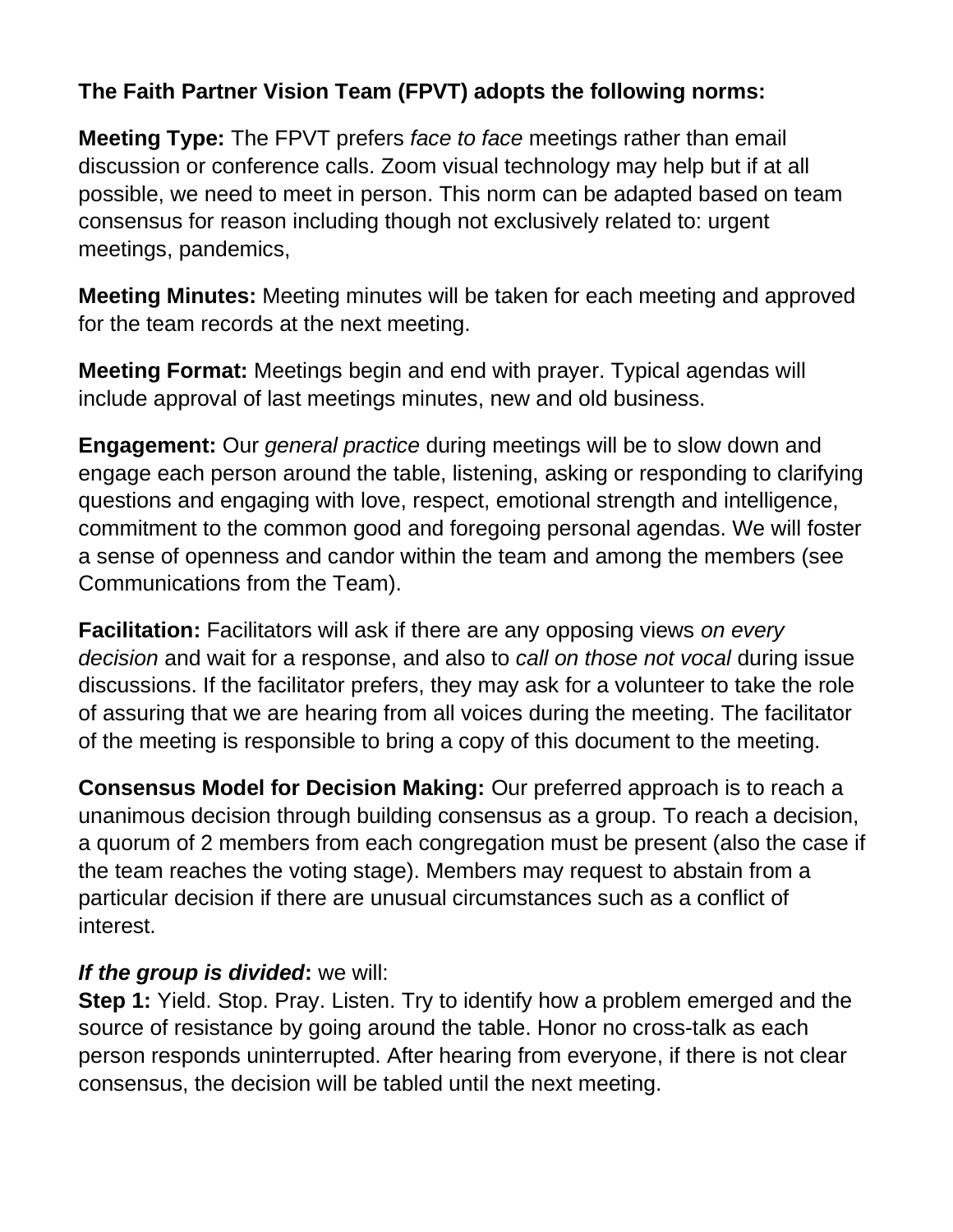**Step 2:** If in the next meeting consensus can still not be made, the team will use the 5-finger model:

- **5:** I love it. I insist on it. I can't live without it.
- **4:** I prefer it. I like it. But I can live without it and if it is the group's decision... I will support it
- **3:** I am neutral on the question. I have no preference and if it is the group's decision... I will support it
- **2:** I prefer not to do it/support it. I don't like it but I can live with it. If it is the group's decision... I will support it
- **1:** I hate it. I insist against it. I can't live with it. I veto it.

We cannot move forward if 1s are present. We listen again and amend. If consensus cannot be reached, hit the pause button and postpone the decision until the next meeting.

**Step 3:** At the next meeting, if we still can't reach consensus we may resort to voting as we continue to listen to the minority voices (see **Discussion Norms** below). Though voting is generally by majority decision, if no member of a congregation votes in favor of a decision, then this is not considered a consensus. If consensus is blocked and no new consensus can be reached, the group may stay with whatever the previous decision was on the subject, or does nothing if that is applicable.

**Step 4:** If consensus is necessary, the team may opt to bring the decision to the cooperating committee for counsel.

**Discussion Norms:** If a decision has been reached, or is on the verge of being reached that you cannot support, there are several ways to express your objections:

- **Non-support** : "I don't see the need for this, but I'll go along."
- **Reservations:** 'I think this may be a mistake but I can live with it."
- **Standing aside** : "I personally can't do this, but I won't stop others from doing it.
- **Blocking:** "I cannot support this or allow the group to support this. It is immoral." If a final decision violates someone's fundamental moral values they are obligated to block consensus.
- **Withdrawing from the group**. Obviously, if many people express nonsupport or reservations or stand aside or leave the group, it may not be a viable decision even if no one directly blocks it. This is what is known as a "lukewarm" consensus and it is just as desirable as a lukewarm beer or a lukewarm bath.